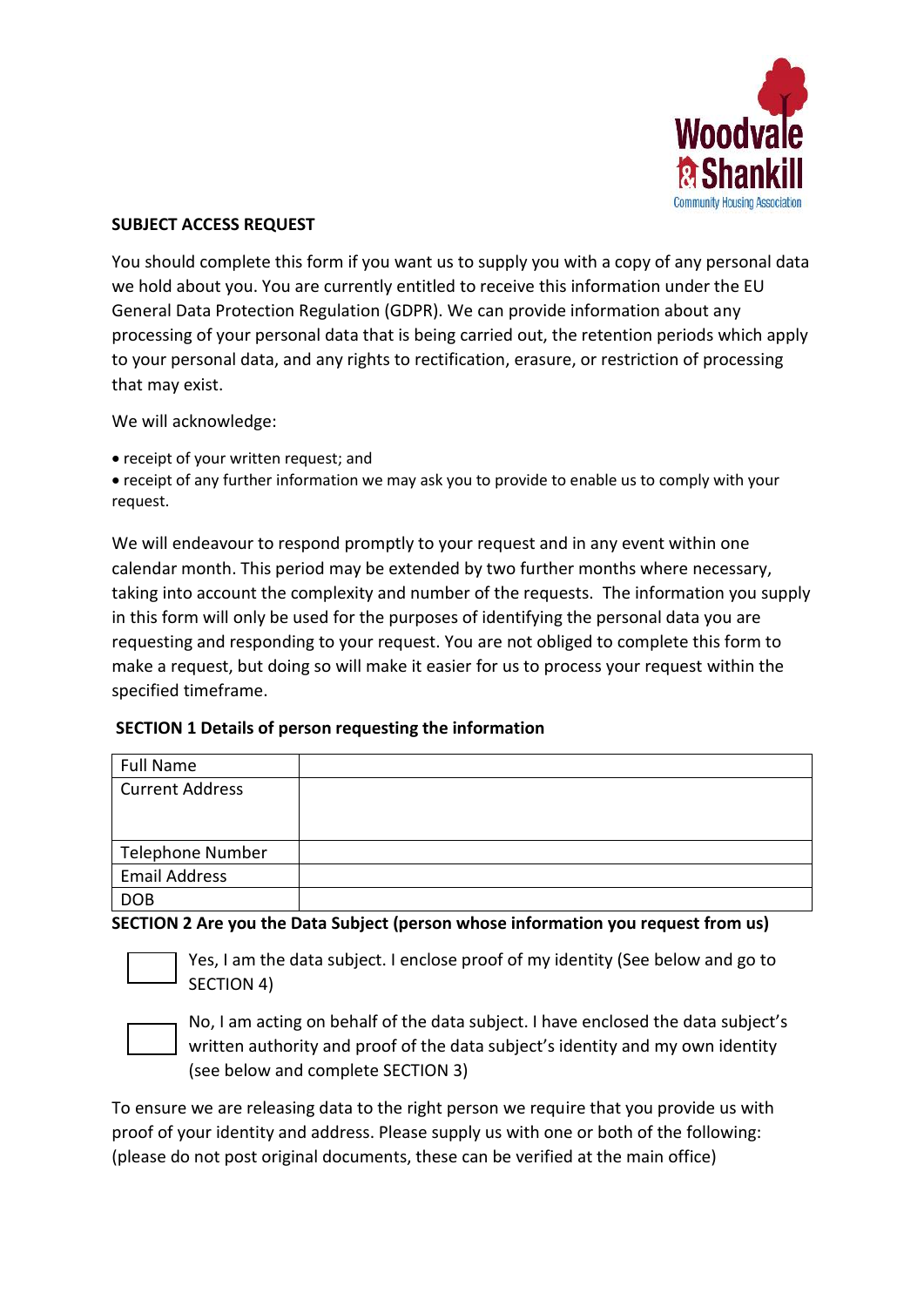

1. ID: ie Passport, Driving Licence, Birth Certificate, National Insurance Card.

2. Proof of address: ie Utility Bill, Bank Statement, Local authority tax bill.

# **SECTION 3 Details of the data subject (if different from Section 1)**

| <b>Full Name</b>       |  |
|------------------------|--|
| <b>Current Address</b> |  |
|                        |  |
|                        |  |
| Telephone Number       |  |
| <b>Email Address</b>   |  |
| <b>DOB</b>             |  |

# **SECTION 4 – Please provide details of the information you are requesting.**

Please note that if the information you request reveals details directly or indirectly about another person we have to seek the consent of that person before we can let you see that information. In certain circumstances, where disclosure would adversely affect the rights and freedoms of others, we may not be able to disclose the information to you, in which case you will be informed promptly and given full reasons for the decision.

While in most cases we will be happy to provide copies of information and most information you request will be provided by us free of charge, in accordance with article 12 of the GDPR,